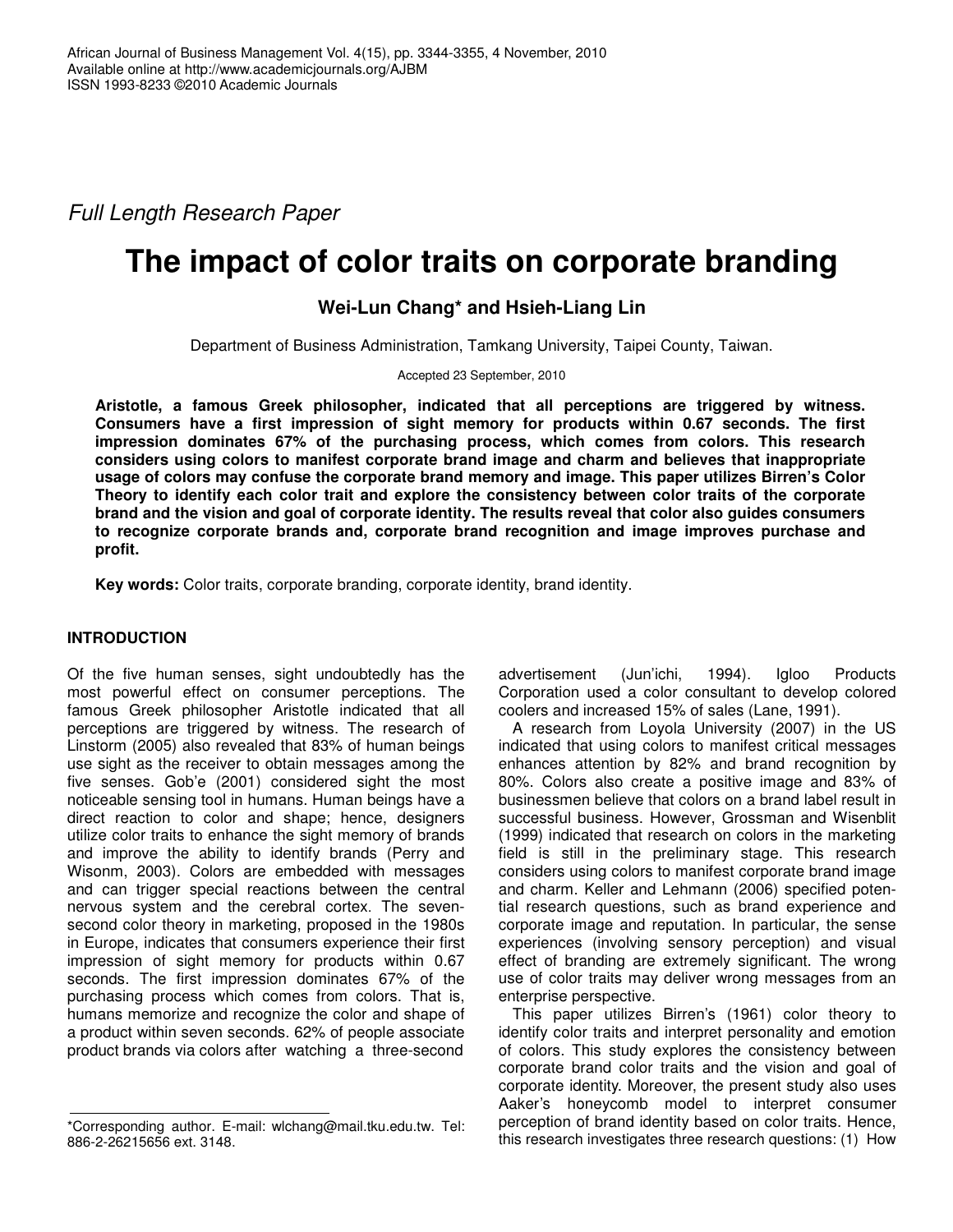traits associated with colors affect consumer perception of brand identity; (2) How corporate identity utilizes traits associated with colors to deliver messages to customers, and (3) Color performance in corporate branding.

# **Literature review**

# *Color theory*

Colors are formed by light, which is also a type of energy. Scientists have investigated that people experience psychological change when they are in contact with different colors. Colors can stimulate, excite, and form different emotions (Perry and Wisonm, 2003). Each color results in various reactions (Schmitt and Simonson, 1997). Color with a long wavelength has a stimulus effect; for example, red is a vivid color. A short wavelength of color has a comfort effect; for example, blue can reduce blood pressure and pulse. Orange indicates friendliness, pink represents softness, and grey specifies professionalism (Gob'e, 2001).

In the research of human media interaction (HMI), Nijdam (2009) utilized certain color area theories to introduce color characteristics and emotions. In the first color theory, Goethe (1808) proposed the concept of a color circle that separates colors into positive and negative parts. Positive colors include yellow, orange, and red that represent conspicuous, vivid, and ambitious. Negative colors include blue and purple that represent obedient and admirable. In the research from Claudia Cortes laboratory, the concept of color meanings was proposed and indicates the specific traits of colors. Shirley Willett's color codification of emotions is the major foundation for interpreting the emotions of colors as shown in Figure 1. The outside circle includes positive traits, the second circle represents six emotions, and the inside circle indicates negative traits which presents depression. Colors symbolize abstract concepts and affect psychology and emotion. Each color has its positive and negative traits to influence human emotions. Hence, this research synthesizes certain color theories from Nijdam's study and Birren (1961) in Table 1.

Perry and Wisonm (2003) considered how personal and cultural experience affects color associations. Gob'e (2001) indicated that colors result in cultural and physical reactions. The concepts of the color circle (Goethe), the meaning of colors (Claudia Cortes), color meanings (Color Wheel), color codification (Shirley Willett), and color psychology (Birren) are different in terms of cultural experience and theoretical background. Hence, there are various definitions of color traits and emotions. However, these researches all consider that colors transmit specific traits and cause emotional reactions. This study utilizes Birren's research (color psychology) as its basis because the color psychology explanation is appropriate for interpreting color traits of corporate brands.

# *Brand identity*

Most consumers treat brand and corporate name as the same concept. Kapferer (1992) specified that brand has specific and individual meaning after a time-period. Aaker (1995) considered that a strong brand needs an abundant and clear brand identity. Basically, brand identity represents the external image that the organization intends to present. Upshaw (1995) considered brand identity as the synthesis of text, image, intention, and customer perception of a brand. Brand identity is determined by the perception of a receiver. Good brand identity transmits appropriate brand essentials to form a superior brand image. Perry and Wisnom (2003) specified brand identity as composed of controllable elements of a company's product or service; for instance, position, text, vision, and experience.

Schmitt (1997) specified brand identity to include the visual factor (e.g., color, type, line, and form), the hearing factor (e.g., volume), the touching factor, the tasting factor, and the smelling factor, the five senses of the brand. Brand identity provides visible value and creates company advantage. Knapp (2001) considered that the brand needs visual conversion to symbol, color, font, and style, to be efficiently and correctly delivered to consumers. Lindstrom (2005) specified that colors create obvious brand association, which is also concrete to communicate with consumers. Different colors represent different emotions and affect consumer reactions; that is, brand color relates to brand personality (Moser, 2003).

According to Knapp's research, Aaker (2004) proposed a honeycomb model to describe the elements of brand identity (Figure 2). Core value, the company's commitment to its customers and employees, should be different from that of its competitors and should create value and trigger desires. Although it is the basis for a brand's survival, core value is intangible and not always easy for people to identify. Ideal customer image drives brand traits through perceptions of similar values and beliefs between brands and customers. Emotional benefits mean that the brand causes positive responses from consumers, and functional benefits mean that the brand satisfies customer needs and solves their problems in differentiating products. Personality is a crucial element that makes brands significant and particular. Brand personality appeals to ideal consumers and builds solid relationships between brands and consumers. The base of authority refers to a competitor's inability to imitate a firm's personality and earn consumer trust through it. Finally, symbols guide people to generate images, establish brand identity, and build relationships with it. This research utilizes Aaker's honeycomb model to measure customer perception of a brand identity.

# *Corporate identity*

Corporate identity encompasses "visual identity," which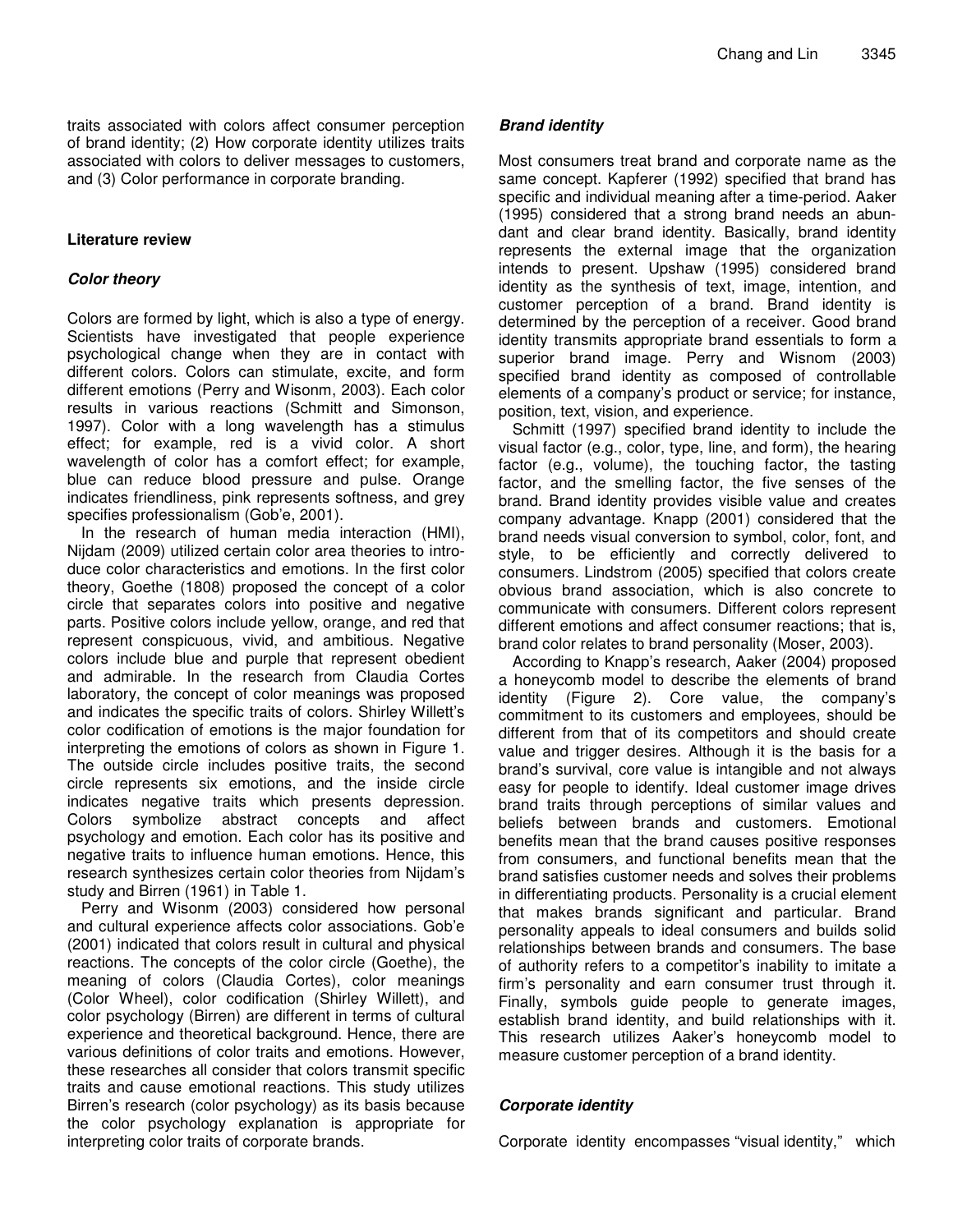

**Figure 1.** Color Codification (Shirley Willett).

**Table 1.**Traits and emotions of colors.

|        |                | <b>Color theory</b>                  |                                             |                                            |                                                |                                                     |  |  |  |
|--------|----------------|--------------------------------------|---------------------------------------------|--------------------------------------------|------------------------------------------------|-----------------------------------------------------|--|--|--|
| Color  | Trait          | <b>Color circle</b><br>(Goethe)      | <b>Meaning of color</b><br>(Claudia Cortes) | <b>Color Meaning</b><br>(Color Wheel)      | <b>Color codification</b><br>(Shirley Willett) | <b>Color Psychology</b><br>(Birren, 1961)           |  |  |  |
| Red    | Positive trait | Seriousness, Dignity,<br>Grace/Charm | Active, Emotional                           | Passion                                    | Enthusiasm                                     | Passion, Love, Heat                                 |  |  |  |
|        | Negative trait | X                                    | Offensive, Embarrassed                      | Offensive, Courage                         | Rage                                           | Danger, Anger                                       |  |  |  |
|        | Emotion        | Faith                                | Anger, Love                                 | Emotionally, Intense,<br>Aggressive, Anger | Anger                                          | Excitement, Energy                                  |  |  |  |
| Orange | Positive trait | Energetic, Warmth,<br>Passive        | Ambition                                    | Wisdom, Desire                             | Pride                                          | Happiness, Enthusiasm                               |  |  |  |
|        | Negative trait | Irritating                           | Tiring                                      | Domination, Distrust                       | Disgrace                                       | Aggression, Arrogance                               |  |  |  |
|        | Emotion        | Happiness, Powerful                  | Joy, Determination                          | Joy, Happiness                             | Shame                                          | Happiness, Energy                                   |  |  |  |
| Yellow | Positive trait | Purity, Pleasant                     | Lively,<br>Energetic                        | <b>Freshness</b>                           | Awareness                                      | Joy, Happiness, optimism                            |  |  |  |
|        | Negative trait | X.                                   | Cautious                                    | Sickness, Jealousy                         | Panic                                          | X                                                   |  |  |  |
|        | Emotion        | Joy                                  | Fear, Happiness/Joy                         | Joy, Happiness                             | Fear                                           | Sunlight, Joy, Happiness,<br>Optimism, Intelligence |  |  |  |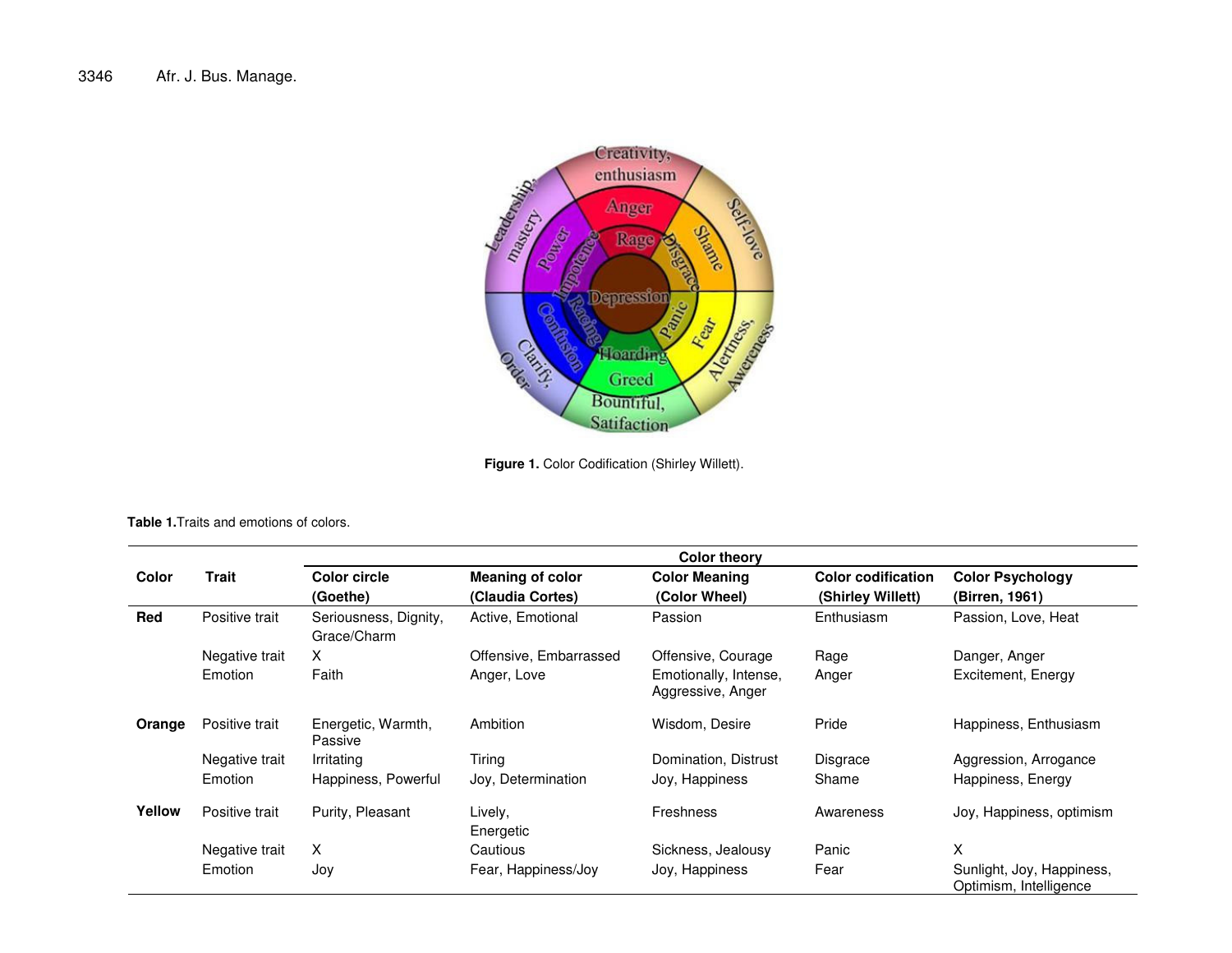**Table 1.** Contd.

| Green         | Positive trait<br>Negative trait            | Calm, Neutral<br>X                             | Calm, Neutral<br>Greedy, Sick                                         | Good Health, Growth<br>Disorder, Sickness,<br>Envy | Satisfaction<br>Hoarding         | Nature, Youth, Fertility<br>Coldness, Jealousy                            |
|---------------|---------------------------------------------|------------------------------------------------|-----------------------------------------------------------------------|----------------------------------------------------|----------------------------------|---------------------------------------------------------------------------|
|               | Emotion                                     | Calm                                           | Faith, Greed                                                          | Greed                                              | Greed                            | Coldness, Nature                                                          |
| <b>Blue</b>   | Positive trait                              | Comfort                                        | Faithful, Traditional                                                 | Understanding                                      | Clarity                          | Peace, Calmness, Trust,<br>Confidence                                     |
|               | Negative trait<br>Emotion                   | Void Cold<br>Sadness                           | Depressed<br>Confident, Sadness                                       | Depression<br>Trust                                | Racing<br>Confusion              | Coolness<br>Depression, Coldness<br>Calmness                              |
| <b>Purple</b> | Positive trait<br>Negative trait<br>Emotion | Active<br><b>Restless</b><br><b>Discomfort</b> | Leadership, Passive<br>Arrogant, Sorrow<br>Introspective, Melancholic | Nostalgic, Romantic<br>Frustration<br>Sadness      | Leadership<br>Impotence<br>Power | <b>Royalty Creativity</b><br>Mystery<br>Flamboyance, Gaudiness<br>Mystery |
| <b>Black</b>  | Positive trait<br>Negative trait            | х<br>X                                         | X<br>X                                                                | Elegance<br>Death                                  | X<br>X                           | Modernity, Power, Elegance<br>Fear, Anger, Sadness,<br>Remorse            |
|               | Emotion                                     | Χ                                              | X                                                                     | Power                                              | X                                | Power, Style, Elegance                                                    |
| White         | Positive trait                              | X                                              | Χ                                                                     | Purity, Safety                                     | X                                | Purity, Peace, Innocence,<br>Cleanliness                                  |
|               | Negative trait                              | Χ<br>X                                         | Χ<br>X                                                                | X<br>Χ                                             | X<br>Χ                           | <b>Humility Sterility</b>                                                 |
|               | Emotion                                     |                                                |                                                                       |                                                    |                                  | Innocence, Cleanliness,<br>Simplicity                                     |



**Figure 2.** Honeycomb model of brand identity.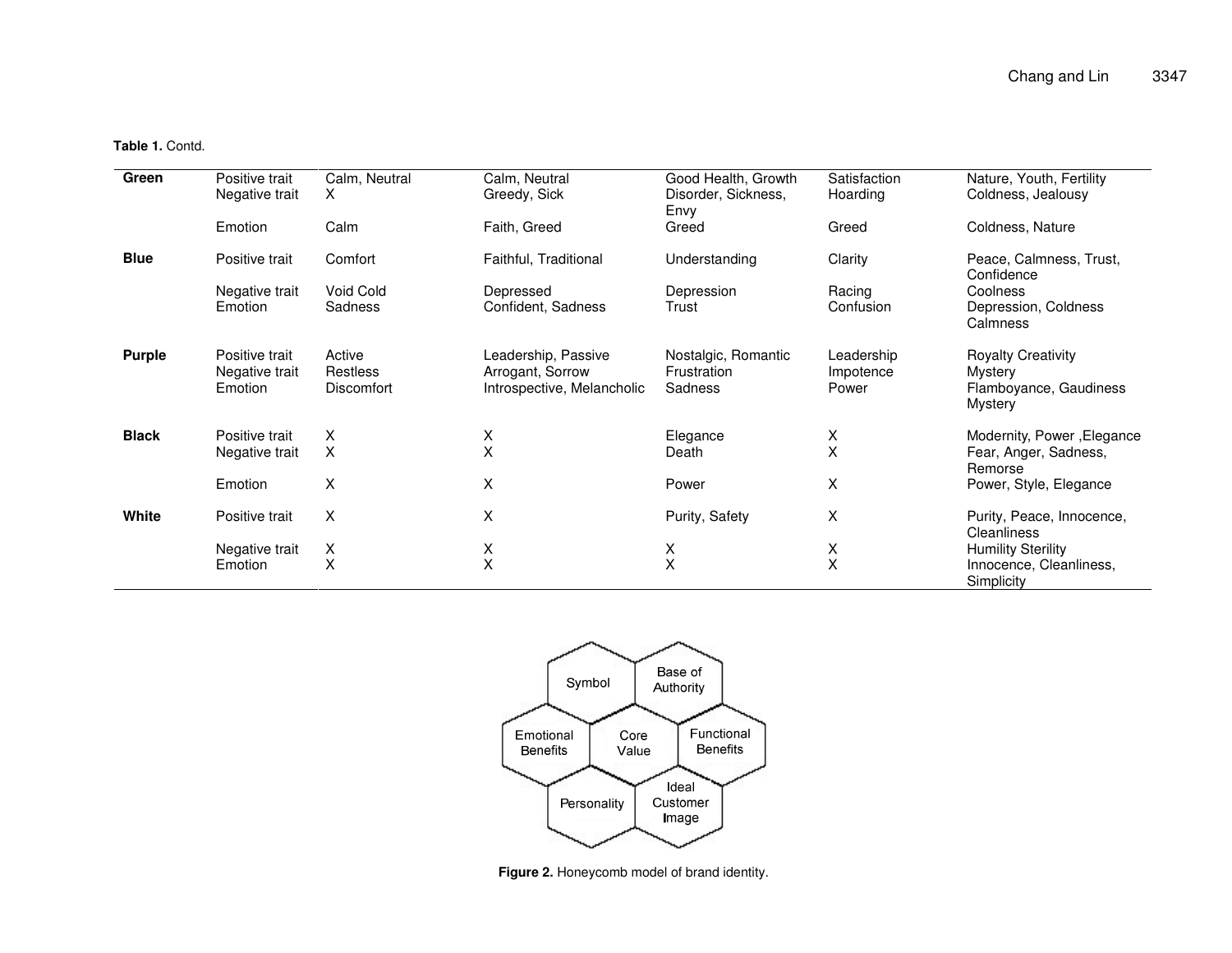

**Figure 3.** A conceptual model.

hass traditionally beenn associated withorganizational symbols. Melewar and Saunders (1998) indicated that corporate visual identity consists of the corporate name, logotype and/or symbol, typography, and color. Although visual identity is an important aspect of corporate identity, it is only a co mp onent of corp orate id entity (Melewar and Saunders, 2000). Everything an org anization d oes, m akes, and sells, and everything it sa ys, writes d own or displa ys, constructs its identity (Olins, 19 90). According to psycholo g y the ory, p eople receiv e70%of their e xternal messa g es fro m their visual sense; therefore color can be used effectively to deliver a message about the corporate identity of the enterprise.

Napoles (1988) proposed corporate identity as a symbol, composed of signs, by which the company expects to be recognized. Van Riel (19 9 5) d efine d corp orate id entity as the controlla ble co m munication of an enterprise; that is, co mp anies combine the essences of corp orateid entity to co mmunicate with internal and e xternal stakeholders (Olins, 19 90; Birkight and Stadler, 1980). V an Riel and Balmer (19 97) pro p osedathree element combination of corporate identity, including sy mbol, co mmunication, and behavior. Symbol is a type of visual representation, which pro vid es p o werful differentiation of an enterprise. Communication re presents the way a co mp any

delivers messag es. Fair communication enhances co m p etitiv e a d v anta g e of co m p anies. B eha vior derives from superior communication, which may result in g ood corp orate imag eand re putation. This research utilizes the conce pt of V an Riel and Balmer (1997) to interpret the delivered message from corporate brand colors and to validate id entification consistency.

#### *C orp orate bra n din g*

According to Knox and Bickerton (2003), "corporate brand is the visual, verbal, and behavioral expression of an org anization's unique business model. Brand is e xpresse d through the co m p any's mission, core v alues, b eliefs, co m munication, culture and o v erall d esign (Sim o es and Dibb, 2 001). King (19 91) indicate d that corp oratebrand audiences go beyond customers to include all stakehold ers, and that these audiences exercise a wider range of discriminators, including both intangible and tangible pro duct/serviceele ments. Ind. N (19 9 7) sup p orte d the conce pts of intangibility and co mple xity, highlighting the variety of contact points, or interfaces, between an org anization and its stakehold er audiences. Corporate branding delivers brand value, provides customer pro mise, furnishes differentiation for org anizations with co mp etitors, and incre ases loy alty.

L a w er and Kno x (2 0 0 4) sp ecifie d corp orate brand as a wa y to re present, <sup>m</sup> ana g e, and communicate with corporate brand value used on a tra demark. Balmer (2 001) pro p osed fiv eele ments of corp orate brand: cultural, intricate, tangible, ethereal, and commitment. Knox and Bickerton (2 003) also consid ered the g oal ofcorp orate brand and pro duct brand is similar in cre ating differentiation and preference. This p a p er synthesize dexisting rese arches by co mp aring the attributes of corporate brand and product brand.

The major differences are that corporate brand (1) focuses <sup>m</sup> ore on internal and e xternal stakehold ers than pro duct brand, (2) pro vid es a more comprehensiv emarketing mix than pro duct brand, and (3) communicates via enterprise rather than by marketing mix. The philosophy of corporate brand is <sup>m</sup>ore co mprehensiv e than pro duct brand. This paper investigates corporate brand as the targ et b ase d on strate gic thinking and long-term synerg y. H ence, this rese arch synthesizes the d efinition and fe atures of corp orate brand b ase d on e xisting rese arches and consid er that corporate brand conveys brand value and guarante e, differentiates <sup>a</sup> m ong co m p etitors, and builds g ood relationships <sup>a</sup> mong emplo y ees andstakeholders.

#### **RESEARCHMETHOD**

#### **The present study**

This research proposes <sup>a</sup> conceptual model that enfolds customer and enterprise perspectives (Figure 3). The concept is similar to the research of Knox and Bickerton (2003), who examined corporate branding from customer and organizational perspectives. The causal path of the customer perspective is brand image, brand positioning, brand identity, corporate association, and corporate branding. The causal path of the organizational perspective is corporate image, corporate personality, corporate identity, corporate reputation, and corporate branding. The present research considered that color selection may affect what companies attempt to convey and how customers perceive. Consequently, this study considered that color traits may cause brand awareness and association based on customer perception (Perry and Widnom, 2003). The existing literature also indicates that companies create image and reputation and convey to stakeholders through a corporate identity system (Gray and Balmer, 1998) and color is the most noticeable and common approach for communication (Lindstrom, 2005). Thus, the proposed model aims to examine if enterprises can utilize appropriate colors to convey correct brand identity and corporate identity and the impacts on corporate branding.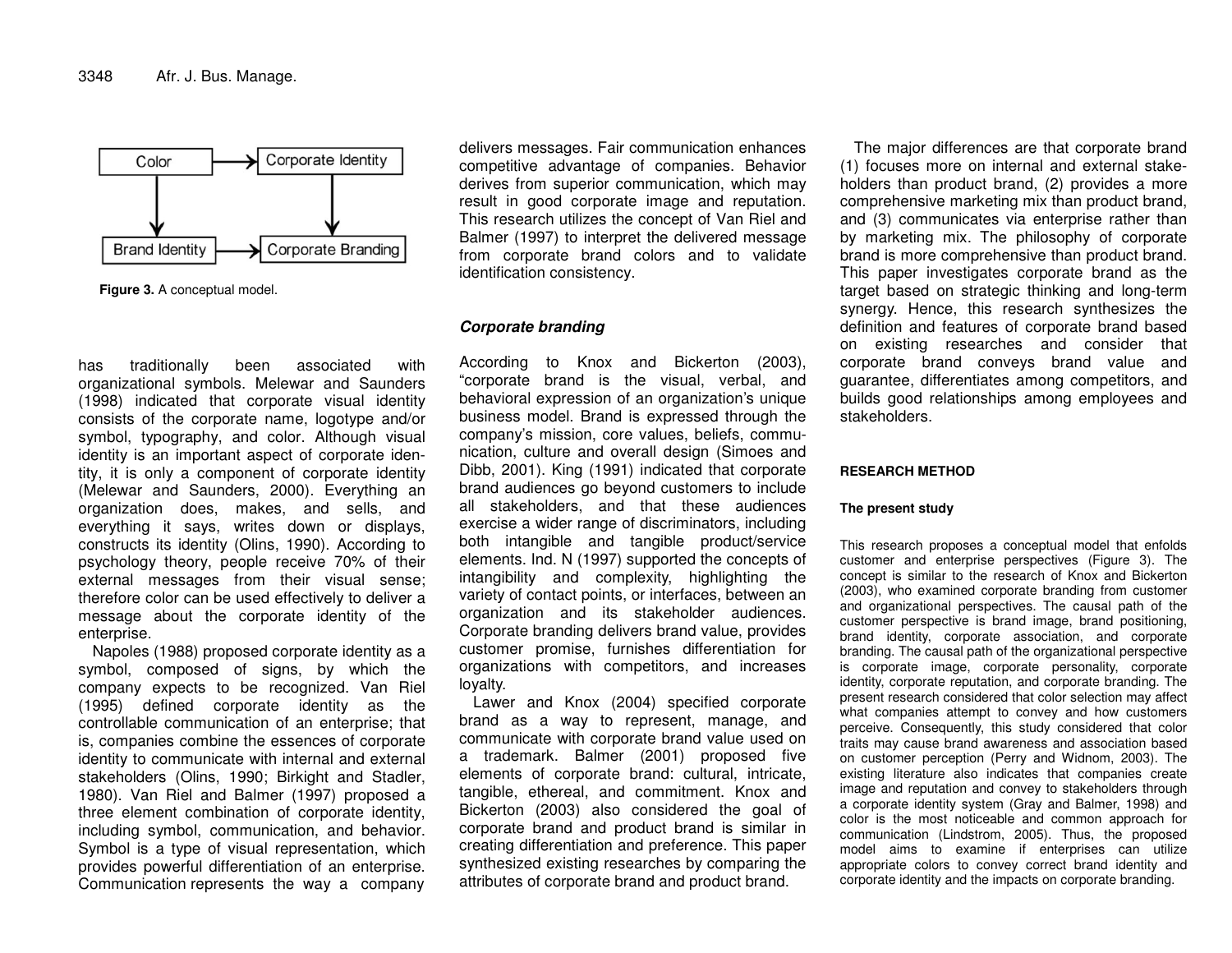#### **Design**

The research was conducted from an interpretive perspective. The current study adopted a focus group method to collect data. The focus group included well-organized discussions with selected groups of individuals to gain meaningful information (Morgan, 1988). The focus group also enables the facilitator to enter participants' realities and collect interpretations, which are crucial to understanding the impact of color traits. The benefit of the focus group method is that the researcher can obtain insights into participants' shared understanding of the topic through discussion and interaction (Kruegger, 1988).

#### **Sample**

Six focus groups, with an average of six to eight participants each, were conducted during September to December 2009. Three groups were graduate students and three groups were office workers. The selected graduate students were familiar with brands and their logic thinking and presentation skills were superior to the undergraduate students. One of the other three groups included specialists in color cosmetics, who provided professional expertise and physical experience. The other two groups were ordinary office workers in the service industry, who are frequently in contact with people and provided similar opinions to consumers. Each group included a mix of genders and ages and the participants were aged from 21 - 35 years (e.g., 50% for 21-25 years, 35% for 26-30 years, and 5% for over 36 years). The overall gender ratio was balanced (e.g., 43 and 57% for male and female respectively) among the 42 participants. The distributions of education level were 17% for under high school, 26% for university, and 57% for graduate. The occupations included service sector, medical sector, technology sector, color cosmetics sector, and educational sector. The group of color cosmetic specialists included two males and six females. The focus groups followed the guidelines from the research of Krueger and Casey (2000), including the range of participants between 4 - 12, facilitation by an experienced moderator, and a common discussion protocol prepared by a research team.

#### **Procedure**

A group leader initiated and facilitated discussion in each focus group (i.e., research) and meetings lasted for an hour and a half on average. The meeting place was selected in a living room at home, a meeting room at an office, or a balcony at a coffee shop to reduce noise. Each participant had a name card on the table and a reserved seat. Two graduate students with a brand and marketing background were also assigned as assistants. At the beginning of the discussion, the leader briefly introduced the concept of this research and encouraged participants to freely share their experiences. A designed questionnaire with open questions was used to facilitate the discussion and interaction.

This study separated the discussion into two sessions. The first session investigated the color impact on brand awareness and association and how consumers perceived through color traits. This is also the logical path from color, brand identity, to corporate branding in our model. This research designed a brand new logo with eight different colors (e.g., red, orange, yellow, green, blue, purple, black, and white) to show to the participants (Figure 4). The reason for designing a new brand was to avoid the bias of existing brands and obtain brand recognition and association through colors. This concept follows the research of Luscher and Scott (1969) who believed there was a connection between color preference and objects. In this session, the research asked five open questions: (1) what are the associations of eight new brands, (2) what are the perceptions of eight new brands based on the



**Figure 4.** Eight different colors for a new brand.

honeycomb model? (e.g., symbol, base of authority, functional benefits, emotional benefits, ideal customer's image, personality, and core value), (3) do you think an appropriate brand color may generate a positive image (association) of the company? (4) do you think color traits represent brand personalities? and (5) do you consider brand color when selecting brands?

The second session investigated the significance of color impact on corporate identity and the benefits of color traits to convey corporate image. This is also the logical path from color, corporate identity, to corporate branding in our model. This study selected eight international brands among the top 100 brands from "Interbrand" from 2007 to 2009, including Coca-Cola (red), Hermes (orange), McDonalds (yellow), Starbucks (green), IBM (blue), ANNASUI (purple), CHANEL (white), and BURBERRY (black). In this session, the research asked three open questions: (1) what messages do brand colors convey from the corporate perspective? (2) do you think the colors on the brand symbol are important and necessary? Why? and (3) could you please identity the existing brands where color traits and brand image match? Meanwhile, does that help you to recognize that brand and increase the consumption?

After discussions in the two sessions, each group member received a nominal fee (3 U.S. dollars) and a feedback questionnaire. Returned feedback questionnaires indicated that participants felt comfortable describing their own experiences. The participants were also encouraged to express their views and exchange ideas with other members based on their perceptions.

### **ANALYSES AND RESULTS**

This research adopted content analysis to refine the data extracted from the discussion (Mertens, 1998). Each focus group discussion was video-recorded and transcribed verbatim. Verbatim quotes were also used to convey the exact tenor of group members' comments so data reliability would not be jeopardized (Neuendorf, 2002). The transcriptions were analyzed, as suggested by Miles and Huberman (1994). One of the authors was the primary data analyst. Initially, the researcher read the transcript to acquire a feel for the data. Next, recurring themes that related to the study's research objectives were identified to obtain the effect of color traits on corporate branding. The process was carried out on a within-case basis and then on a between-case basis.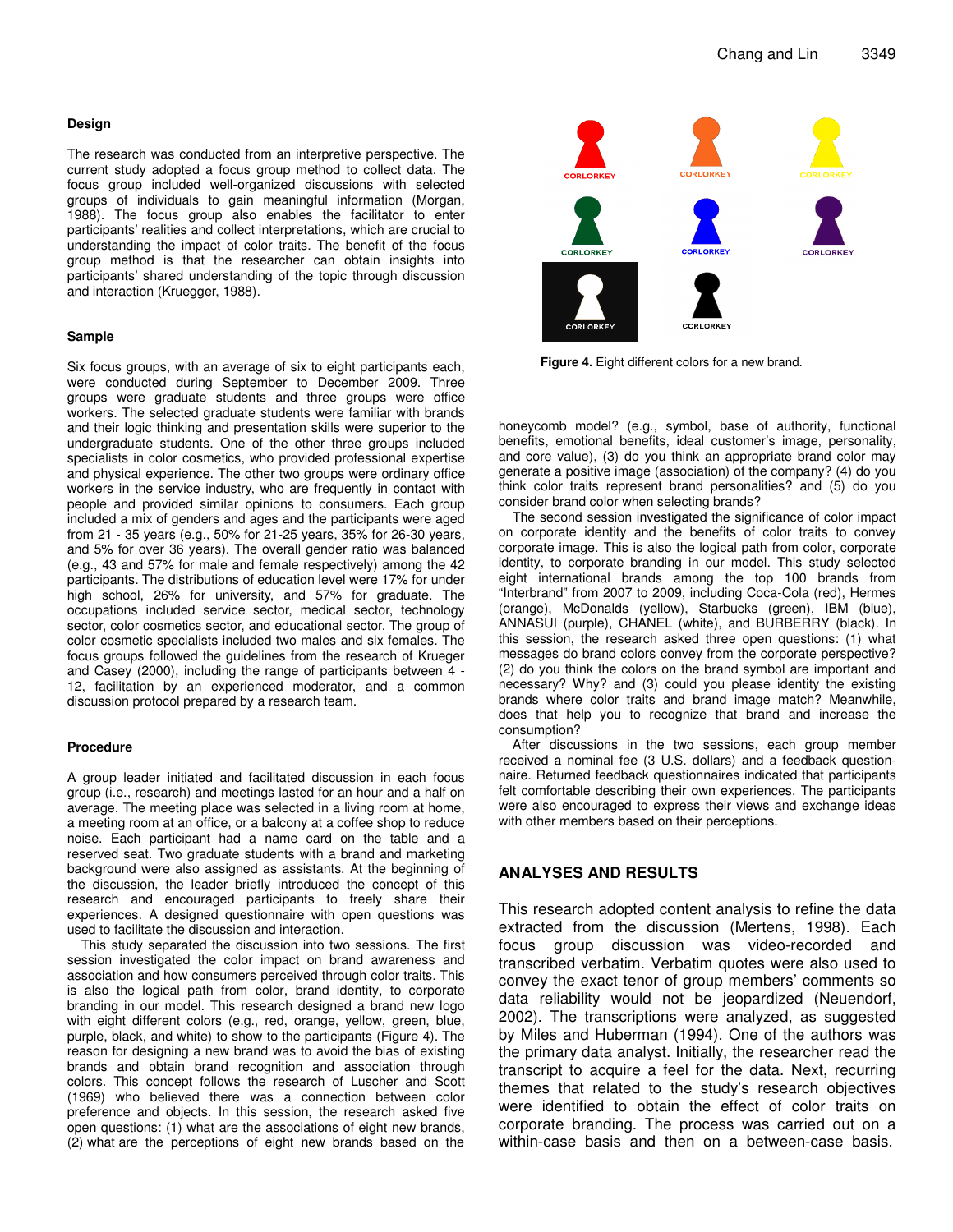Subsequently, data with similar themes were drawn together from different cases, and placed in the data category to further support analysis.

# **Colors affect customer perception for corporate brand identity**

This research utilized the honeycomb model to measure brand perception through colors, which is also the level of brand recognition from the customer perspective. First, participants from each group provided the associations of eight colors through eight designed brands. The results from the six groups reveal that the red brand triggers respondents' emotions and stimulates people to be impetuous, passionate, and energetic. The orange brand is between red and yellow and exudes happiness, optimism, and youth. Participants associate the yellow brand with brightness, joy, and warmth. The green brand presents health and nature concepts and is associated with environmentalism and peace. Participants who experience the blue brand think of intelligence, future, and hope. Participants who experience the purple brand associated it with class and glamour. Some respondents consider purple as noble and others associate it with sickness. Finally, the black brand reveals darkness, staidness and mystery and the white brand provides the traits of pureness, monotony, and kindness. Table 3 shows the associations for all colors.

# **Colors affect customer perception for corporate brand awareness**

Symbol is the visual identity for brand recognition, identity, and association. Most participants were impressed by red and yellow colors and considered black and white as out of the ordinary. The color base of authority can trigger consumer brand awareness and shape brand image. Base of authority is difficult to imitate and connects trust and evaluation of a brand. The results also reveal that blue and black are associated with trustworthiness and red is popular among participants. Different colors elicit various feelings and the meanings on brands may be very different. In short, this research concludes that blue and black have positive evaluations of trustworthiness and red is the most popular color among participants.

# *Colors affect customer perception for functional and emotional benefits of the corporate brand*

Functional benefits indicate brand functions that satisfy customer needs and assist them to solve problems or accomplish specific tasks, while influencing customers to have a positive evaluation of the utility and quality of a brand. This research discovered participants have similar

associations of colors; particularly, red, yellow, green, blue, black, and white. Blue, green, black, and white cause consumers to experience the most functional benefits and may satisfy basic expectations. Emotional benefits indicate brand results in the joyful response of consumers. The results of the focus group reveal: (1) red brand causes fulfillment, (2) red and yellow convey happiness, (3) red and yellow represent values, and (4) the yellow brand is more distinctive than other colors. Red and yellow colors conform to emotional benefits and cause joyful feelings connected to happiness, hope, and passion. Conversely, red and yellow are closer to consumers compared to cool colors (such as green and blue) which may cause gaps for consumers.

# **Colors affect customer perception of corporate brand recognition**

Ideal customer image indicates the way a brand provides value to generate sympathy. However, consumers pursue their own ideal customer image which varies among genders or ages. For example, young male students prefer yellow and blue, and male office workers like black or gray, which is staidness. By contrast, young female students prefer cute pink and naïve white and office ladies prefer colorful red or mystery purple. The results also reveal that: (1) the traits of red and yellow brands are according to participants' image, (2) red and yellow brands are praised and appreciated by participants, (3) red and yellow brands have fine expectations, and (4) green brands are comfortable.

# **Colors assist customers shaping corporate brand image and affect purchase motivation**

Core value indicates the essentials and vision of brand value. Participants considered the appropriateness of using colors to convey the meaning and position of a brand. The results reveal that consumers consider colors to represent the spirit of firms and convey messages such as culture, vision, or mission. In short, brand will gradually shape its own meaning of autonomy and uniqueness, which is brand identity (Kapferer, 1992). The focus group results reveal that participants agreed that colors assist consumers in shaping brand image in the first level, affect consumer psychology and emotion and purchase motivation and judgment in the second level, and discover appropriate meanings for ideal brand image in the third level.

# **Colors affect customer perception and emotion for the corporate brand traits**

Colors influence human psychology and emotion. For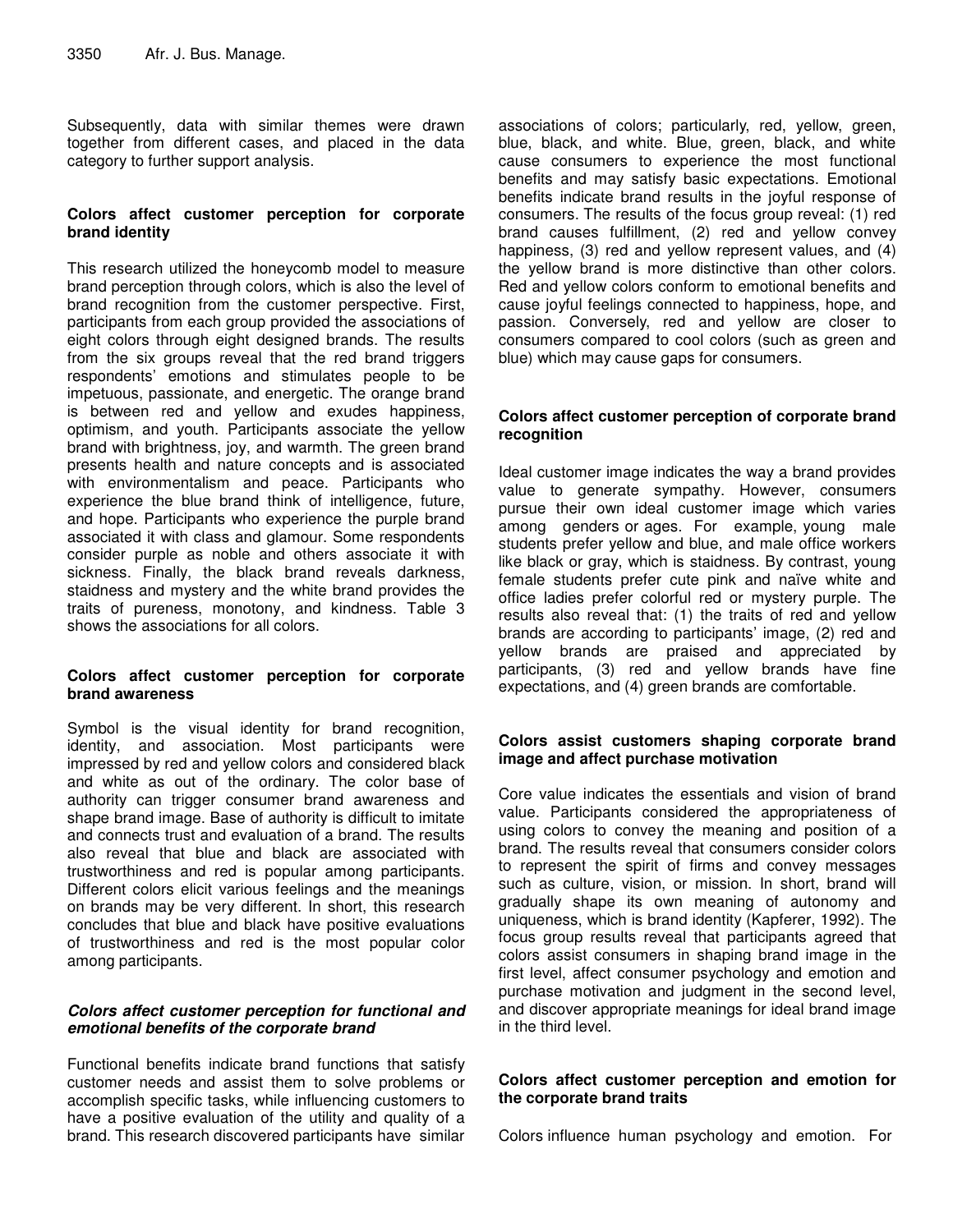instance, the change of warm to cold colors results in different feelings such as summer or winter. Colors result in consumer perception and cause emotional reaction. This research utilized an informal questionnaire to assist in measuring the perception of brand personality in terms of colors. The instrument was adopted from the brand personality scale (BPS). Participants were inquired to select appropriate traits for different colors and the summary is shown in Table 4.

In the first dimension, the results reveal that most participants considered the white brand to represent down-to-earth (46%) followed by the green brand (22%). Green also conveys health (33%). Meanwhile, white and green present honesty, which is 38% and 32% respectively. Participants considered red, orange, and yellow to express cheerful emotions compared to green, blue, and purple. In the second dimension, the red brand was considered a daring color (41%). Red (22%), orange (17%), and yellow (31%) mostly represented spirited feelings. Participants particularly regarded purple as imaginative and up-to-date.

In the third dimension, blue (23%) and black (33%) were considered the most reliable colors. Blue (22%) and black (20%) also convey intelligence that reflects on most high-tech products (e.g., computer or mobile phone). In the fourth dimension, blue, purple, and black represent an upper class (20, 20, and 23%) color. Red (20%) and purple (28%) were considered as charming brands among participants. As for the last dimension, green was associated with outdoor traits (22%) and black presents tough and powerful aspects (38%). In short, colors enhance brand traits and brand association in terms of specific attributes.

# **Colors assist customer building the relationship with the corporate brand**

This research asked participants in the focus group if they considered colors in choosing a brand without considering product function and price. Based on the responses, the moderator asked participants if they choose green of the Body Shop and yellow of Burt's Bees based on the same product function and price. The participants also responded that colors represent purchase emotion and customer's first impression. The moderator also provided two examples for comparison, blue of BIOTHERM and green of the Body Shop, based on same moisture function. The participants considered blue as more appropriate to moisture than green. Other participants considered that colors help companies appeal to different customer levels. For example, Louis Vuitton attracts mature customers and Vivienne Westwood attracts young customers. Focus group results reveal that participants choose red to convey excitement and passion as well as blue to convey coolness and stability. Thus, color builds relationships between

customers and brands, attracts ideal customers, and maintains familiarity between customers and brands.

## **Customers are aware of the corporate brand through color traits**

Participants are aware of brands by their symbols and associate them by color traits. The focus group results reveal that participants considered that the blue of IBM provides stable and reliable products and services. The red of Coca-Cola represents excitement and passion. The red and yellow of McDonalds indicate sunshine and a vivid image. Companies typically utilize warm colors, which reflect delicious and appetizing images. This is because long wavelength colors (e.g., red, orange, and yellow) may generate a warm sensation. Conversely, short wavelength colors (e.g., purple, blue, and green) may cause a cold sensation. If companies select blue in food and drink, it will be associated with chemical products and cleansing materials. That is, blue is appropriate to the technology sector such as GE, IBM, and NOKIA. Some participants consider black and white to represent professional and specialized products, especially for cosmetics. Green has the sense of nature and is associated with trees and leaves, which conveys health and environment. This research considers color as the media to affect consumer perception. Utilizing appropriate colors not only obtains a positive evaluation and trustworthiness, but also reveals the basis of brand authority.

## **Colors convey corporate identity of the corporate brand**

This research investigated the significance of brand color on corporate identity (Table 2), the possibility of color traits to outline corporate image, and the benefit of color on corporate identity. This study selected eight brands among the top 100 brands from *Interbrand* ranking between 2007 and 2009, including Coca-Cola (red), HERMES (orange), McDonald (yellow), Starbucks (green), IBM (blue), ANNASUI (purple), BURBERRY (black), and CHANEL (white). This provided international and famous brands to participants and represented different colors. First, this research extracted the corporate identity of each brand based on open statements, which are the sources of second-hand data. The open statements of eight brands were also collected from official websites and assisted in representing corporate identity for the eight brands.

The red curve of the letter C of Coca-Cola represents energy and conveys life without burdens. The orange carriage of HERMES presents pioneer characteristics and particular traits of carry all before one. The yellow arch of McDonalds stands for delicious food and friendly services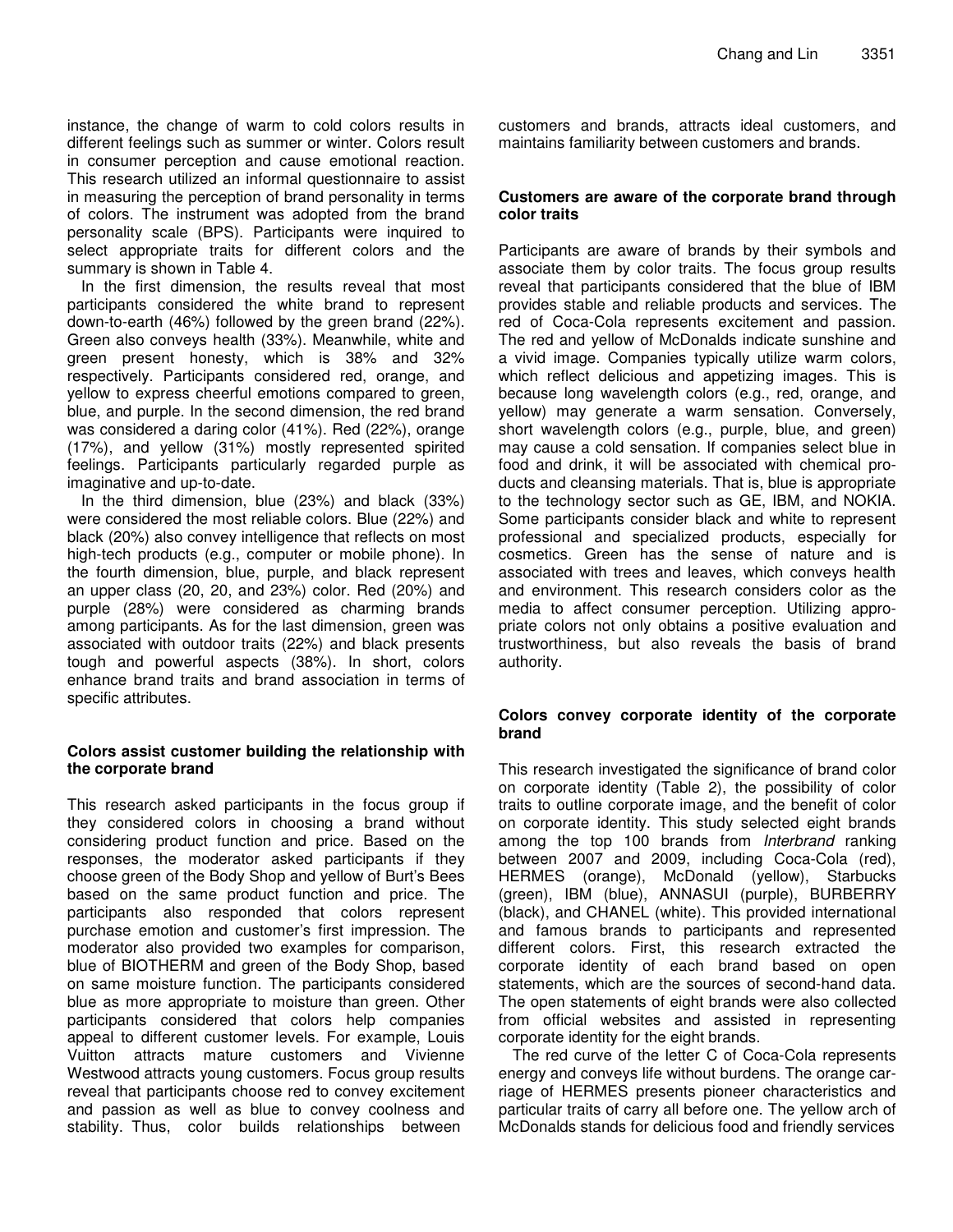**Table 2.** Difference between product brand and corporate brand.

| <b>Characteristic</b> | <b>Product brand</b>            | Corporate brand                     |
|-----------------------|---------------------------------|-------------------------------------|
| Management            | Middle Manager                  | CEO                                 |
| Responsibility        | Middle Manager                  | Everyone in the firm                |
| Goal                  | Attract customers               | Obtain support from stakeholders    |
| Communication         | Marketing                       | Corporate                           |
| Focus                 | Product                         | Internal and external stakeholders  |
| Time                  | Short-term (product life cycle) | Long-term (organization life cycle) |
| Value                 | Mainly contrived                | Creator and potential culture       |

**Table 3.** Associations of all colors.

| Color        | <b>Associations</b>                           |
|--------------|-----------------------------------------------|
| Red          | Passion, Vitality, Excitement, Boldness       |
| Orange       | Novelty, Happiness, Optimism, Youth           |
| Yellow       | Bright, Joy, Warm, Harsh to the eye           |
| Green        | Health, Environmentalism, Nature, Peace       |
| Blue         | Staidness, Intelligence, Indifference, Smooth |
| Purple       | Classic, Glamour, Sickness, Sadness           |
| <b>Black</b> | Fashion, Mystery, Staidness, Noble            |
| White        | Pureness, Monotony, Kindness, Honor           |

**Table 4.** Participant perception of brand personality by colors.

| <b>Dimension</b> | <b>Item</b>   | Red            | Orange                    | Yellow         | Green | <b>Blue</b> | <b>Purple</b> | <b>Black</b> | White |
|------------------|---------------|----------------|---------------------------|----------------|-------|-------------|---------------|--------------|-------|
|                  |               | (%)            |                           |                |       |             |               |              |       |
| Sincerity        | Down-to-earth | $\mathbf 0$    | 10                        | 10             | 22    | 12          | 0             | 0            | 46    |
|                  | Honest        | 3              | 3                         | 3              | 32    | 12          | 6             | 3            | 38    |
|                  | Wholesome     | $\overline{2}$ | 14                        | 12             | 33    | 16          | 2             | 12           | 7     |
|                  | Cheerful      | 30             | 22                        | 26             | 4     | 9           | 2             | 0            | 7     |
| Excitement       | Daring        | 41             | 5                         | 13             | 3     | $\mathbf 0$ | 15            | 18           | 5     |
|                  | Spirited      | 22             | 17                        | 31             | 8     | 8           | 4             | 6            | 4     |
|                  | Imaginative   | 10             | 10                        | 5              | 5     | 12          | 26            | 22           | 10    |
|                  | Up-to-date    | 16             | 11                        | 13             | 4     | 7           | 24            | 18           | 7     |
| Competence       | Reliable      | $\overline{c}$ | 0                         | $\overline{c}$ | 20    | 23          | 0             | 33           | 20    |
|                  | Intelligent   | 15             | 5                         | 8              | 15    | 22          | 0             | 20           | 15    |
|                  | Successful    | 24             | 8                         | 5              | 5     | 16          | 0             | 27           | 15    |
| Sophistication   | Upper class   | 6              | 4                         | 6              | 4     | 20          | 20            | 23           | 17    |
|                  | Charming      | 20             | 9                         | 10             | 10    | $\mathbf 0$ | 28            | 10           | 13    |
| Ruggedness       | Out-of-Doors  | 10             | 16                        | 8              | 22    | 20          | 4             | 14           | 6     |
|                  | Tough         | 12             | $\ensuremath{\mathsf{3}}$ | 8              | 8     | 21          | 5             | 38           | 5     |

services. The green goddess of Starbucks conveys the concept of a mental experience. The blue letters of IBM convey reliability, availability, and security to customers. The purple image of ANNASUI conveys bewitchment at night, adventure and lure of the journey as well as mystery and the wilds of dreamland. The black Equestrian knight of BURBERRY stands for moving forward in the spirit of an explorer. Finally, the white image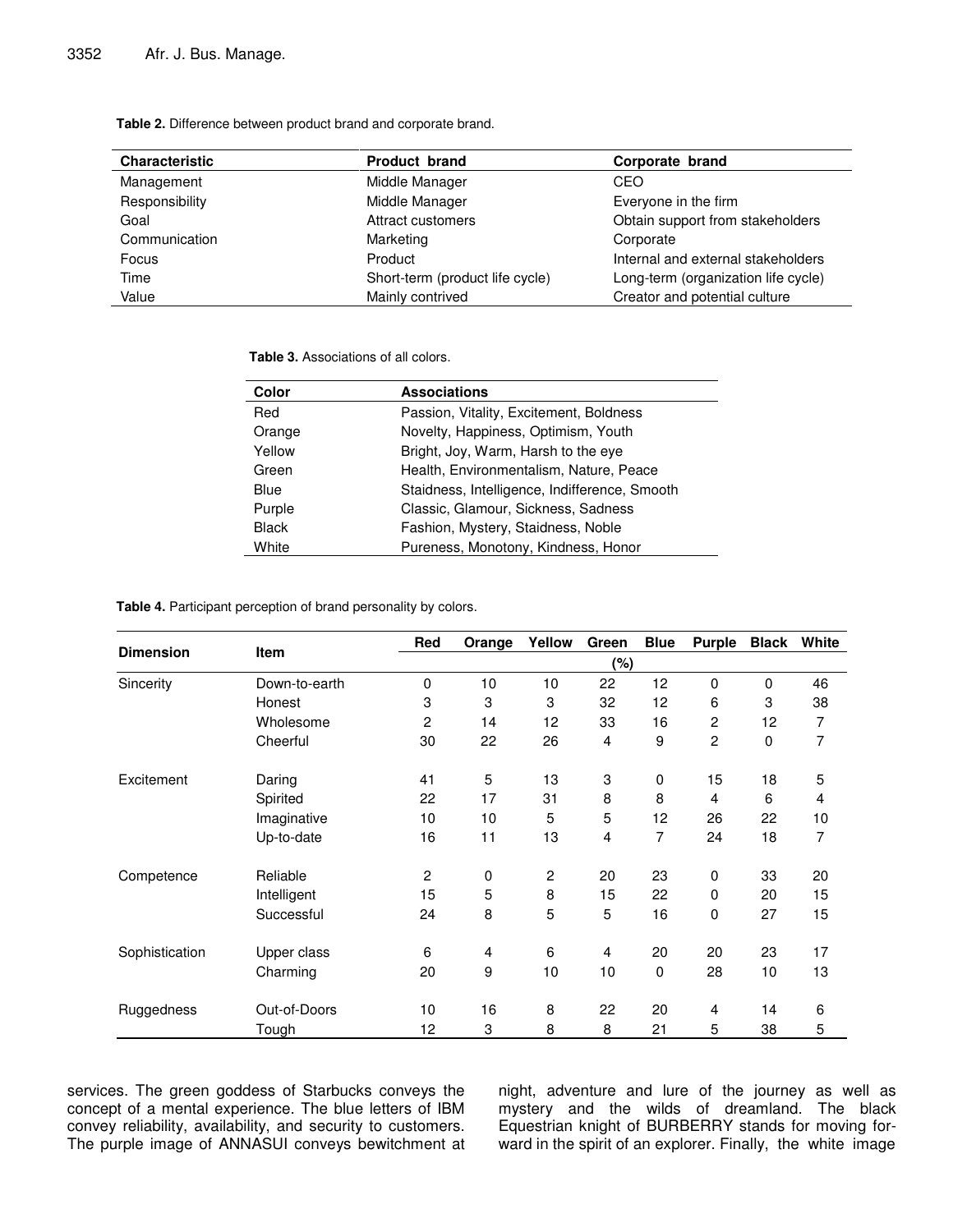of CHANEL conveys a permanent, beautiful and unique aroma.

# **Colors assist corporate brands in conveying traits to customers**

Participants in this study were asked to provide their perceptions of eight selected brands through discussion. Participants considered that the red of Coca-Cola conveys stimulus, vividness, youth, impetuousness, passion, happiness, and energy. The value of Coca-Cola on corporate identity is living without burdens and encourages people to stimulate themselves, consistent with passion, stimulus, energy, and vividness. One participant considered orange the same as red in its representation of youth and energy (25 years old female student). Some participants regarded HERMES as courage, ego, uniqueness, differentiation, youth, and in vogue.

Most participants considered McDonalds as youthful, energetic, warm, appetitive, bright, fast, optimistic, and aggressive. Participants considered that the green of STARBUCKS conveys quiet, leisure, youth, staidness, and comfort. Furthermore, certain participants perceive IBM as reliable, staid, professional, cool, novel, and trustworthy. The existing customer perception is identical to what IBM attempts to deliver: reliability, availability, and security. Participants recognized ANNASUI as mysterious, elegant, noble, gorgeous, and charming and considered that only using black letters of the corporate brand cannot convey mystery. One participant though purple conveys morbidity (25 years old female student). Participants also identify BURBERRY as noble, mysterious, good looking, bad and cool. That is, bad stands for the spirit of fearlessness for an explorer and nobility, mystery, and cool represent personal achievement. Participants considered CHANEL as special, mysterious, elegant, classic, clean, and honorable. The existing customer perception reveals that CHANEL conveys elegance and extraordinary style.

# **Colors on the brand symbol convey appropriate message, image, and spirit of the corporate brand**

Most participants agreed on the significance of colors on a brand symbol and considered that they convey an appropriate message, image, and spirit of the corporate brand. Some participants considered various degrees of importance for colors on a brand symbol, depending on different preferences. Conversely, many companies have undertaken a color revolution and attempted to change color to transform to a new image. Participants agreed that the acceptance of new color will be low after a short time period due to the past image. However, most participants indicated that cultural difference is the most important factor for companies. Participants recalled that

McDonalds in Israel changed their color to ensure that the burger and French fries conformed to the Judaism discipline. The background color was changed from red to blue to represent the sky, which is also the flag color of Israel. This research agrees concerning the significance of color on brand symbol. Enterprises must consider if the traits and emotions of colors are consistent with the spirit of the company.

# **Marketing implication**

This research utilizes the method from research of Romaniuk and Sharp (2000) to discover the owned attributes for each brand color. The concept is to reduce usage bias of data by identifying a second pattern in image responses. The problem of usage bias is that brands with more users tend to score higher on image responses. This study aims to transform collected data from focus group into invisible patterns and distinguish owned attribute for each brand color. First, this research counts the total number of traits (attributes) for each color and presents in order. That is, out-of-doors occurs frequently with 50 times. As the usage effect is reflected in the number of responses for each color, the concept of chi-square can be utilized to estimate the expected number of responses in each cell. The following formula is used to calculate the expected values.

Total for all cells  $Expected = \frac{Row total x Column total}{P}$ 

Next, this study identifies the deviations from expected by simply subtracting the expected from the actual proportion of responses. The deviations are shown in Table 5. Conversely, this method clearly reveals where a brand scores lower and higher than expected value, which is the major advantage over correspondence analysis in perceptual map. The deviations reveal significant information: (1) the positioning of each brand color and (2) which attributes are owned by particular brand colors and to what extent.

This research identifies that each of the brand colors has attributes upon which they score more or less than expected by examining the deviations. This study also highlights attributes with major positive and negative deviations for each individual brand color. For example, red is daring reliable is inappropriate to warm colors (red, orange, and yellow) and down-to-earth is improper to cold colors (purple and black). The information also provides marketing managers an indication of how brand color is performing on specific traits and how to avoid the mismatch of perception. Furthermore, the influence of negative deviations is also significant. This study singles out owned traits when a brand color has a positive deviation that is more than 50% of the largest negative deviation. The results in Table 6 also indicate which trait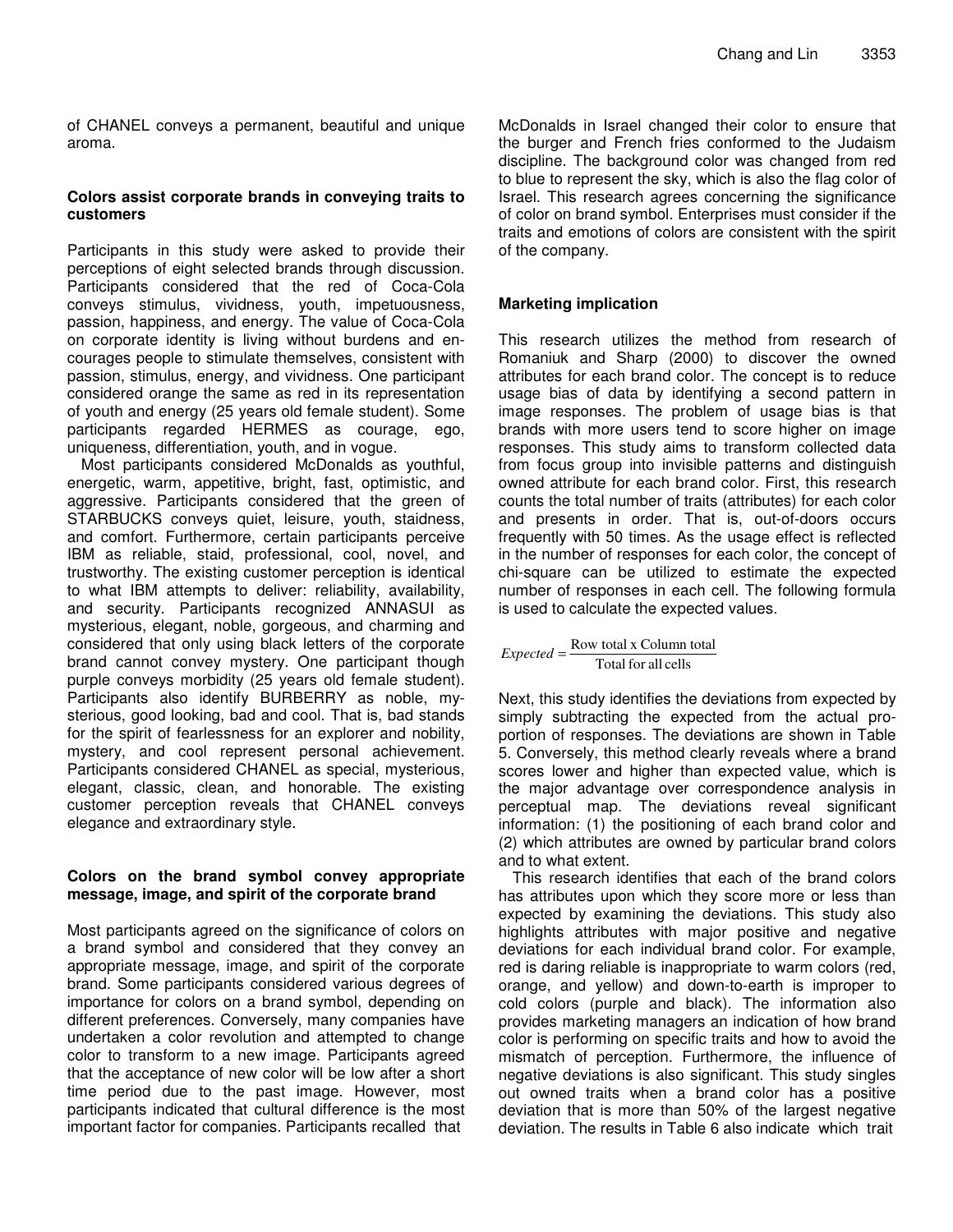| <b>Brand Color</b> |            |                |            |            |             |            |              |            |
|--------------------|------------|----------------|------------|------------|-------------|------------|--------------|------------|
| Traits             | Red        | Orange         | Yellow     | Green      | <b>Blue</b> | Purple     | <b>Black</b> | White      |
| Out-of-Doors       | $-1.42857$ | 3.238095       | $-1.39683$ | 4.412698   | 3.253968    | $-2.7619$  | $-1.33333$   | $-3.98413$ |
| Spirited           | 3.828571   | 3.428571       | 9.819048   | $-2.32381$ | -2.47619    | $-2.57143$ | -5           | $-4.70476$ |
| Reliable           | $-5.17143$ | $-4.57143$     | $-4.18095$ | 3.67619    | 4.52381     | $-4.57143$ | 8            | 2.295238   |
| Upper class        | $-3.04286$ | $-2.47619$     | $-2.07302$ | $-4.19206$ | 2.65873     | 4.52381    | 3.166667     | 1.434921   |
| Charming           | 3.085714   | $-0.38095$     | 0.034921   | $-2.06032$ | $-6.20635$  | 8.619048   | $-2.66667$   | $-0.4254$  |
| Wholesome          | -4.4       | $\overline{2}$ | 0.466667   | 8.466667   | 1.333333    | -3         | $-2$         | $-2.86667$ |
| Up-to-date         | 1.6        |                | $-1.53333$ | $-3.53333$ | $-2.66667$  | 7          |              | $-2.86667$ |
| Down-to-earth      | $-5.27143$ | 0.095238       | $-0.4254$  | 3.598413   | $-0.53175$  | $-3.90476$ | $-6.83333$   | 13.27302   |
| Imaginative        | $-1.27143$ | 0.095238       | $-2.4254$  | $-3.40159$ | $-0.53175$  | 7.095238   | 2.166667     | $-1.72698$ |
| Intelligent        | 0.857143   | $-1.80952$     | $-1.31746$ | 0.730159   | 3.603175    | $-3.80952$ | 1.333333     | 0.412698   |
| Daring             | 10.98571   | $-1.71429$     | 0.790476   | $-4.1381$  | $-5.2619$   | 2.285714   | 0.5          | $-3.44762$ |
| Tough              | $-0.01429$ | $-2.71429$     | $-1.20952$ | $-2.1381$  | 2.738095    | $-1.71429$ | 8.5          | $-3.44762$ |
| Successful         | 4.242857   | $-0.52381$     | $-1.99365$ | $-2.8746$  | 1.007937    | $-3.52381$ | 3.833333     | $-0.16825$ |
| Cheerful           | $-0.62857$ | 6.571429       | 8.114286   | $-2.74286$ | $-0.85714$  | $-2.42857$ | $-6$         | $-2.02857$ |
| Honest             | $-3.37143$ | $-2.2381$      | $-2.66984$ | 6.520635   | $-0.5873$   | $-1.2381$  | -4.66667     | 8.250794   |

**Table 5.** Table showing deviations from expected.

**Table 6.** Owned traits of each brand color.

| <b>Traits</b> | 50% of largest negative deviation | <b>Brand Color</b>                  |
|---------------|-----------------------------------|-------------------------------------|
| Spirited      | $-2.5$                            | Yellow $(+9.8)$                     |
| Reliable      | $-2.6$                            | Black $(+8)$                        |
| Charming      | $-3.1$                            | Purple $(+8.6)$                     |
| Wholesome     | $-2.2$                            | Green $(+8.5)$                      |
| Imaginative   | $-1.8$                            | Purple $(+7)$                       |
| Down-to-earth | $-3.4$                            | White (+13.2)                       |
| Daring        | $-2.6$                            | $Red (+11)$                         |
| Tough         | $-1.7$                            | Black $(+8.5)$                      |
| Cheerful      | -3                                | Yellow $(+8.1)$ and Orange $(+6.6)$ |
| Honest        | $-2.3$                            | White $(+8.3)$ and Green $(+6.5)$   |

belongs to a particular brand color; for instance, charming and imaginative are more appropriate to color purple than others. Marketing managers can choose major and minor colors of a corporate brand based on the mission and vision. Additionally, the results also reveal the identified free traits, which are out-of-doors, upper class, intelligent, and successful. These traits may represent opportunities to add to the image of a brand color as minor effect.

In summary, the estimated deviations can help manager to identify brand traits and position based on what traits that a corporate attempts to convey. For instance, red owns trait of daring and is appropriate to companies which may convey fashionable and encouraging perception. Yellow is expected to represent a cheerful brand. Black is reliable and tough which may convey dependable and solidness of a corporate brand. White constantly represents sincerity and pure of a corporate brand. Consequently, the owned and free traits provide significant information and clues to managers for

choosing appropriate corporate color.

# **Conclusion**

Color is important in the process of building a brand and obvious as the first communication. Companies use brand to create an experience and association and color allows consumers to identify corporate identity clearly. This research proposes a conceptual model to investigate relationships among color, brand identity, corporate identity, and corporate branding. The current study conducted a focus group to obtain in-depth viewpoints of customer perception. This work utilized the honeycomb model to link color, brand identity, and corporate branding, to identify brand trait, customer/brand relationship, and corporate image. In linking color, corporate identity, and corporate branding, the present study utilized symbol, communication, and behavior to recognize visual